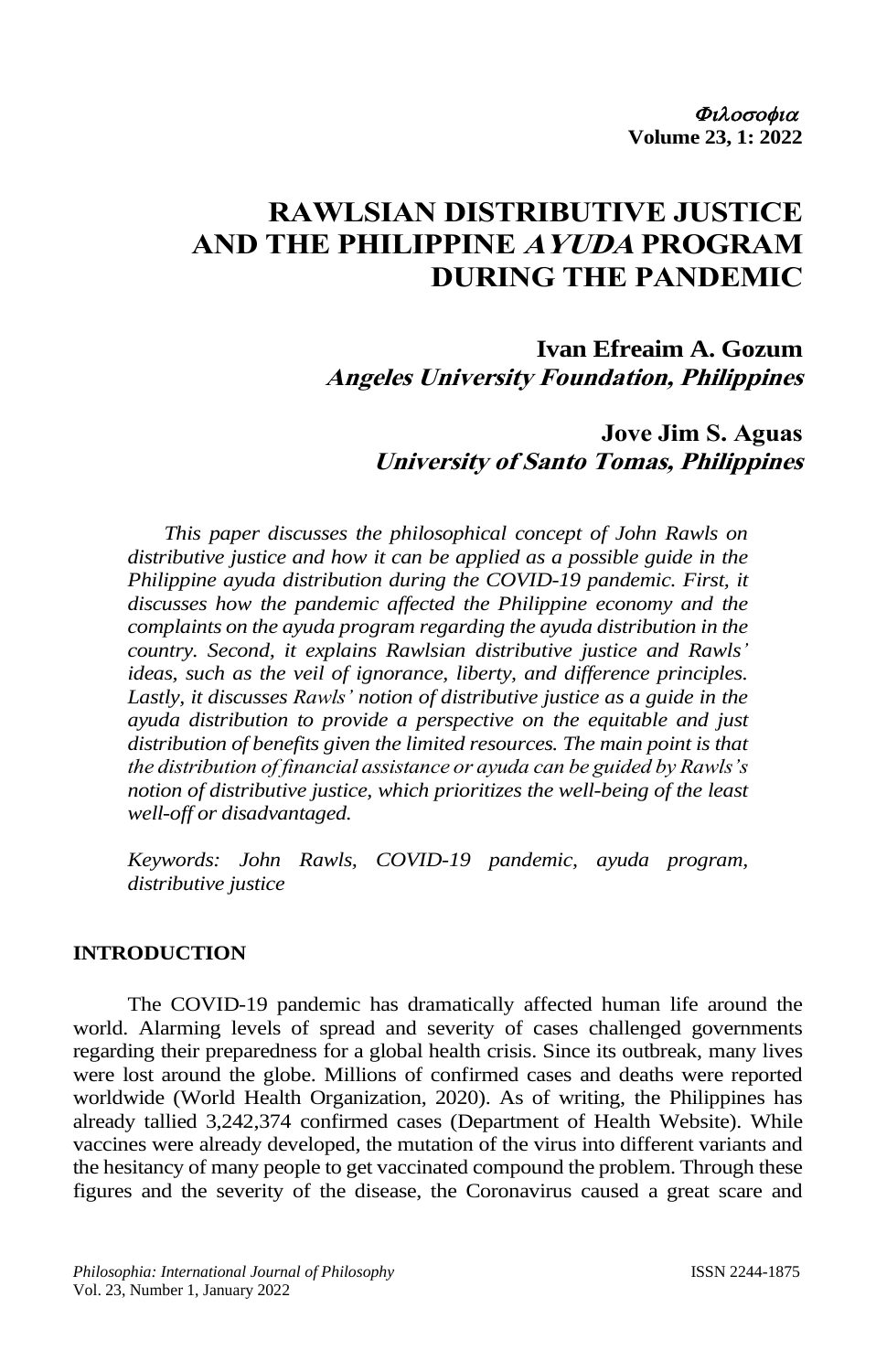affected different facets of human life. For this reason, the pandemic forced many countries to impose severe lockdowns that changed human operations.

Since the pandemic compelled the government to impose lockdowns in the country, different effects were experienced by the citizens. Some adverse consequences of the pandemic involve problems on physical health, mental health, accessibility to education, and financial stability. However, this paper only focuses on the economic standpoint during the pandemic, especially on how the Philippines government addressed the economic difficulty of the people. Due to lockdowns, there has been a gamut of financial and economic problems, especially resource allocation. To aid the people in lockdown, the government made an *ayuda* (assistance or help) program in which the people were given financial assistance. However, there are complaints about the unfair distribution of the *ayud*a; some people claim that they received less than the others, while others claim they did not receive anything (Tribune Admin, 2020). Citizens claimed different reasons, such as corruption and favoritism for the unjust distribution of financial aid (Chavez, 2021).

#### **THE PHILIPPINES AND THE COVID-19 PANDEMIC**

On December 31, 2019, the first novel coronavirus case from Wuhan, China, was reported. After which, there were numerous reports of patients from other countries that prompted the World Health Organization (WHO) to declare it as a pandemic. In the Philippines, the Department of Health (DOH) informed the citizens about the first COVID-19 case in the country (Paris, 2020).<sup>1</sup> Alerted by the dangers of the said virus, there were several suggestions to the government to implement a travel ban to prevent potential virus transmissions caused by people who are entering the country. However, President Rodrigo Duterte declined the suggestion regarding such a ban (The Inquirer Staff, 2020).<sup>2</sup>

Months after the country's first COVID-19 case, President Rodrigo Duterte placed Luzon into an enhanced community quarantine (ECQ) and halted travels entering Manila (Petty & Lema, 2020). Due to this announcement, many people did panic buying to hoard goods from grocery stores, drug stores, and convenience stores in anticipation of the duration of their stay at home. With this restriction, stores were forced to implement guidelines concerning the limit of allowed supplies to be bought by customers (Madarang, 2020).<sup>3</sup> These guidelines were done to ensure no shortage of resources as the whole country is locked down. Moreover, the quarantine placed Filipino citizens in a situation where almost all their activities were to be done in their homes. Education transitioned from face-to-face classes to online or blended learning. Students were asked to use gadgets in order for them to attend their classes. On the other hand, educators were obliged to learn various online platforms and devices and uncover new avenues to deliver their lessons. Thus, the educational system during the pandemic was transformed into home education (Tinga, 2020).

Since the people were asked to observe physical distancing and stay at home during the ECQ, many establishments were temporarily closed to prevent the further spread of the virus. The Department of Trade and Industry (DTI) released a statement on September 28, 2020, that around 90,000 business firms are still closed at the time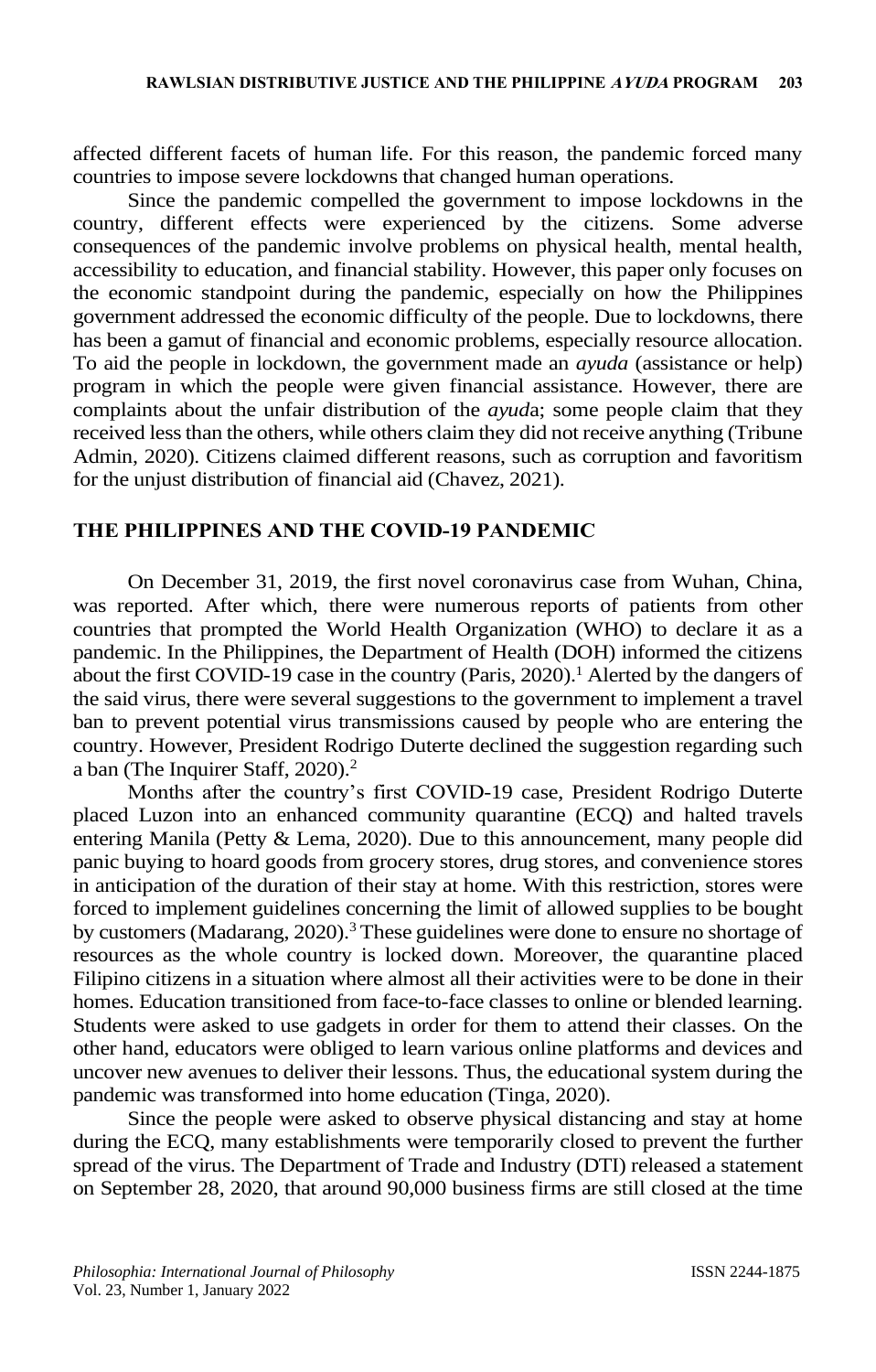(Ramos, 2020). Along with this, the Asian Development Bank reported that the business operations in the Philippines are the most affected compared to its neighboring countries (Rivas, 2020).<sup>4</sup> These reports show that the country's economic system suffered and continues to suffer because of the pandemic.

During the initial stages of the lockdown, the temporary closures of establishments and people staying at home resulted in small businesses and employees, who work on a no work, no pay agreement, to have low to no income generation. In a news report on June 2020, the Philippine economic situation reflected an increase in the unemployment rate (de Vera,  $2020$ ).<sup>5</sup> These numbers continued to rise relatively in the following months (Ordinario,  $2020$ ).<sup>6</sup> These reports cited the implementation of the enhanced community quarantine due to the pandemic as the reason for the decline in the economy.

With this economic situation, the government responded to the needs of the people who were left with no stable income, as the state must respond to their needs. The Department of Social Welfare and Development (DSWD) came up with a Social Amelioration Program (SAP). SAP is the emergency subsidy program of the government to help those who are greatly affected by the financial difficulties brought about by the pandemic. However, during the distribution of the cash aids, complaints from the citizens started to surface. There were clashes between the sentiments of the middle-class workers and the recipients of the *ayudas,* as the administration deemed them (Venzon, 2020). In the succeeding sections, we will look into the social implications and the principles that can serve as a guide in implementing the allocation of resources during a crisis. In times when resources are limited, how should the state properly allocate the said resources? How can there be a fair allocation of government assistance during a crisis?

## **JOHN RAWLS' THEORY OF JUSTICE**

The American philosopher John Rawls discussed his perspective on justice in his works *A Theory of Justice, Political Liberalism, and Justice as Fairness.* In his work, *A Theory of Justice,* Rawls (1999, 3) states, "Justice is the first virtue of social institutions, as truth is of systems of thought." For him, justice is central in one's perception of society. Rawls has stressed in his philosophy that justice is crucial in structuring a social institution. In his philosophical thought, he accentuated that in forming a theory of justice, there is the involvement of individuals who views justice as necessary in the way they live with other people. He (1999, 3) adds, "Each person possesses an inviolability founded on justice that even the welfare of society as a whole cannot override."

With this perspective, Rawls implies that the society, to attain justice, must consist of individuals who are cooperating. He (1999, 4) proposes, "Let us assume, to fix ideas, that a society is a more or less self-sufficient association of persons who in their relations to one another recognize certain rules of conduct as binding and who for the most part act in accordance with them. Suppose further that these rules specify a system of cooperation designed to advance the good of those taking part in it." This statement by Rawls implies that society consists of people who abide by such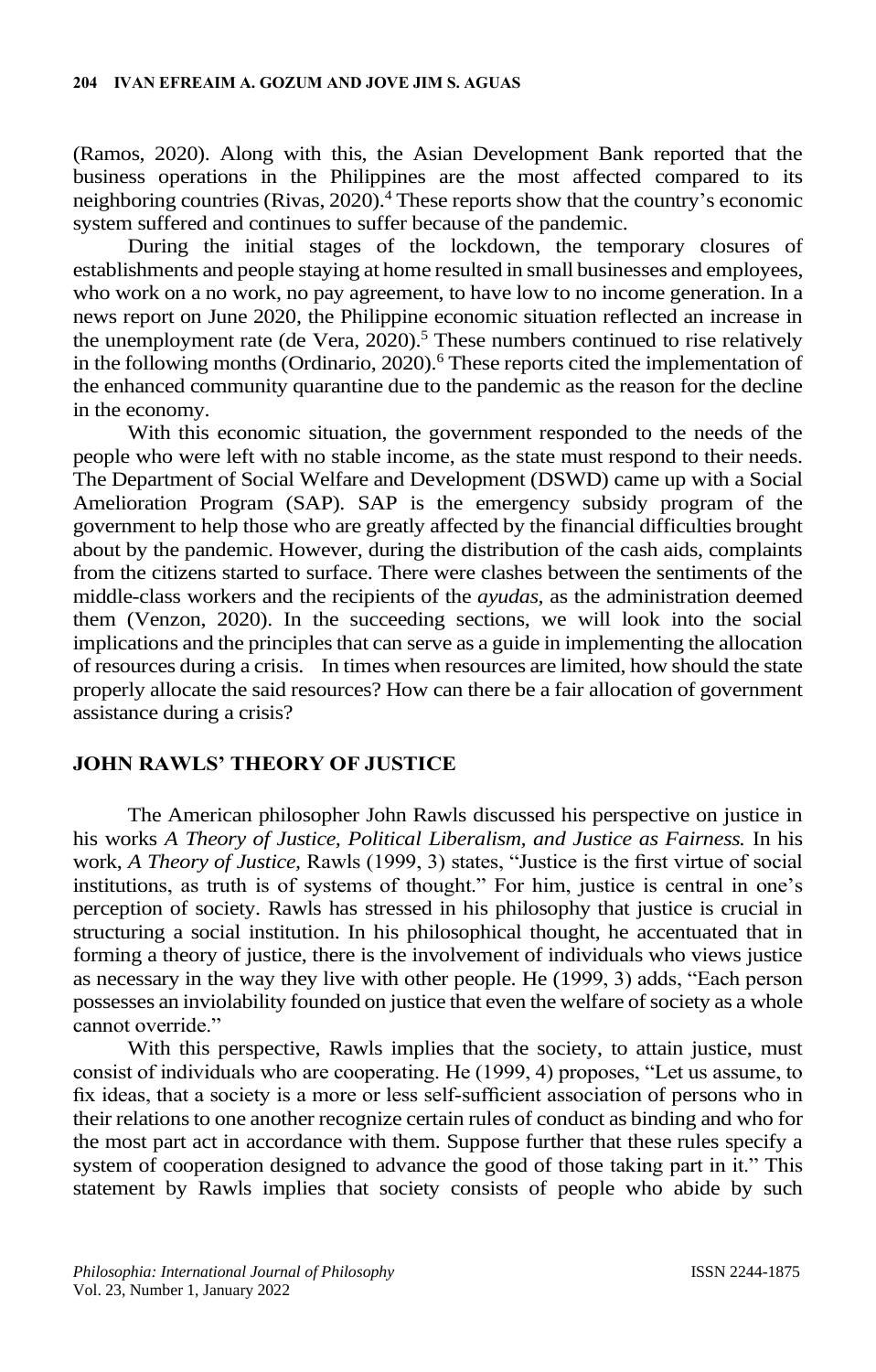standards. The said idea posits a social contract. During that time, the social contract theory is heavily influential. For this reason, Rawls does not deny that his concepts are under the said tradition. Lovett (2011, 7) explains, "By no means did Rawls invent his theory of justice as fairness from whole cloth. Indeed, though this considerably understates his achievement, he denied that his theory was especially original."

Following the social contract tradition, Rawls suggests that principles of justice are what binds human persons to co-exist in social institutions. How do we establish this? To support this claim, Rawls (1999, 10) writes:

In order to do this, we are not to think of the original contract as one to enter a particular society or to set up a particular form of government. Rather, the guiding idea is that the principles of justice for the basic structure of society are the object of the original agreement. They are the principles that free and rational persons concerned to further their own interests would accept in an initial position of equality as defining the fundamental terms of their association. These principles are to regulate all further agreements; they specify the kinds of social cooperation that can be entered into and the forms of government that can be established. This way of regarding the principles of justice I shall call justice as fairness.

From Rawls' discussion, we can learn that justice is the common good that drives a society. It is not about being in the original position that sets up a particular form of government but geared towards producing a state that promotes justice as fairness to its free and rational citizens (Aguas, 2019, 165). In addition, Scheffler (2015, 2) explicates, "In John Rawls's political philosophy, the reconciliation is achieved by insisting that the basic structure of a society—its major social, political and economic institutions—must ensure the fairness of the conditions under which people carry out exchanges with one another." Through this perspective, justice has been the aim of living together. A society's structure must lean towards the promotion of justice. By reconciling the ideas of free and rational citizens with fairness, Rawls' ideal points to a notion of a society that is a fair system of cooperation among free and equal citizens. Aguas (2019, 165) explains, "Justice as fairness tries to formulate principles of justice whose realization in social institutions would make a reality of this ideal of a society that is fair to all its citizens, who are free and equal." This pursuit of having a just society is anchored on the political and ethical aspects of society. This is the reason why even though some may look at Rawls' approach as economic, the idea of politics and ethics are always involved.

## **The "Original Position" and "Veil of Ignorance"**

In establishing this ideal society, Rawls enumerates the ideals of fairness, freedom, and equality as essential in providing a landscape for social justice. He (1999, 4) writes, "These principles are the principles of social justice: they provide a way of assigning rights and duties in the basic institutions of society and they define the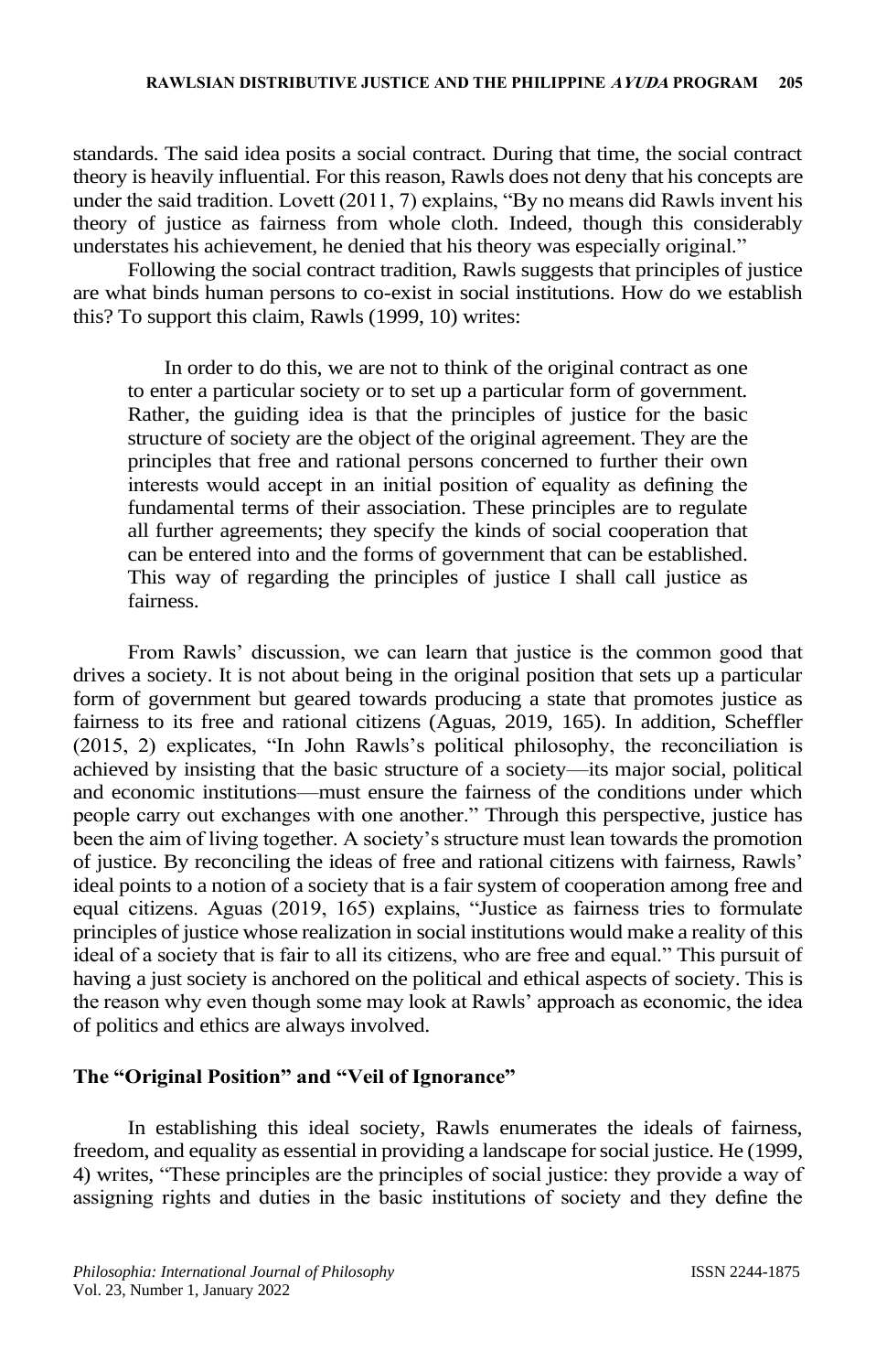appropriate distribution of the benefits and burdens of social cooperation." Understanding the provided claim, Rawls determines that social justice is to be attained through providing rights to citizens to express their liberties and fair distribution of shares. To better comprehend Rawls' principles of justice, Rawls proposed a thought experiment that he called the "original position" through the metaphor of the "veil of ignorance." This thought experiment is rooted in the concept of an original position, which is similar to John Locke's natural state. Michelbach et al. (2003, 524) simplify, "He proposes a thought experiment in which he asks what principles would be chosen behind a "veil of ignorance" where individuals do not know their social standing, attributes, etc." To add, Rawls (1999, 11) writes:

The principles of justice are chosen behind a veil of ignorance. This ensures that no one is advantaged or disadvantaged in the choice of principles by the outcome of natural chance or the contingency of social circumstances. Since all are similarly situated and no one is able to design principles to favor his particular condition, the principles of justice are the result of a fair agreement or bargain. For given the circumstances of the original position, the symmetry of everyone's relations to each other, this initial situation is fair between individuals as moral persons, that is, as rational beings with their own ends and capable, I shall assume, of a sense of justice.

The veil of ignorance is a metaphor used by Rawls to explain the original position which he implies. In the veil of ignorance, we are placed behind a veil that removes all our possessions and talents. This veil of ignorance somehow works as a barrier between the self and their life in the real world. In here, everyone is of equal status. No social stratification or division is implemented. Rawls posits, in this thought experiment, that the commonality that can be seen from the people behind the veil of ignorance is that they are mutually self-interested, rational, and know their interests and similar in their needs, interests, and capacities (Aguas, 2019, 166). Having this in mind, Rawls asks a question that concerns the people's formulation of the principles of justice if they were behind the veil. Rawls (1999, 13) contends, "I shall maintain instead that the persons in the initial situation would choose two rather different principles: the first requires equality in the assignment of basic rights and duties, while the second holds that social and economic inequalities, for example, inequalities of wealth and authority, are just only if they result in compensating benefits for everyone, and in particular for the least advantaged members of society." So, basically, after understanding these principles, Rawls gives emphasis on equality. To support this claim, Michelbach et al. (2003, 524) explain, "Rawls suggests that individuals in the original position would first choose equality of basic political and social rights." With this, Rawls (1999, 53) provides two principles of justice, namely:

The first statement of the two principles reads as follows. First: each person is to have an equal right to the most extensive scheme of equal basic liberties compatible with a similar scheme of liberties for others.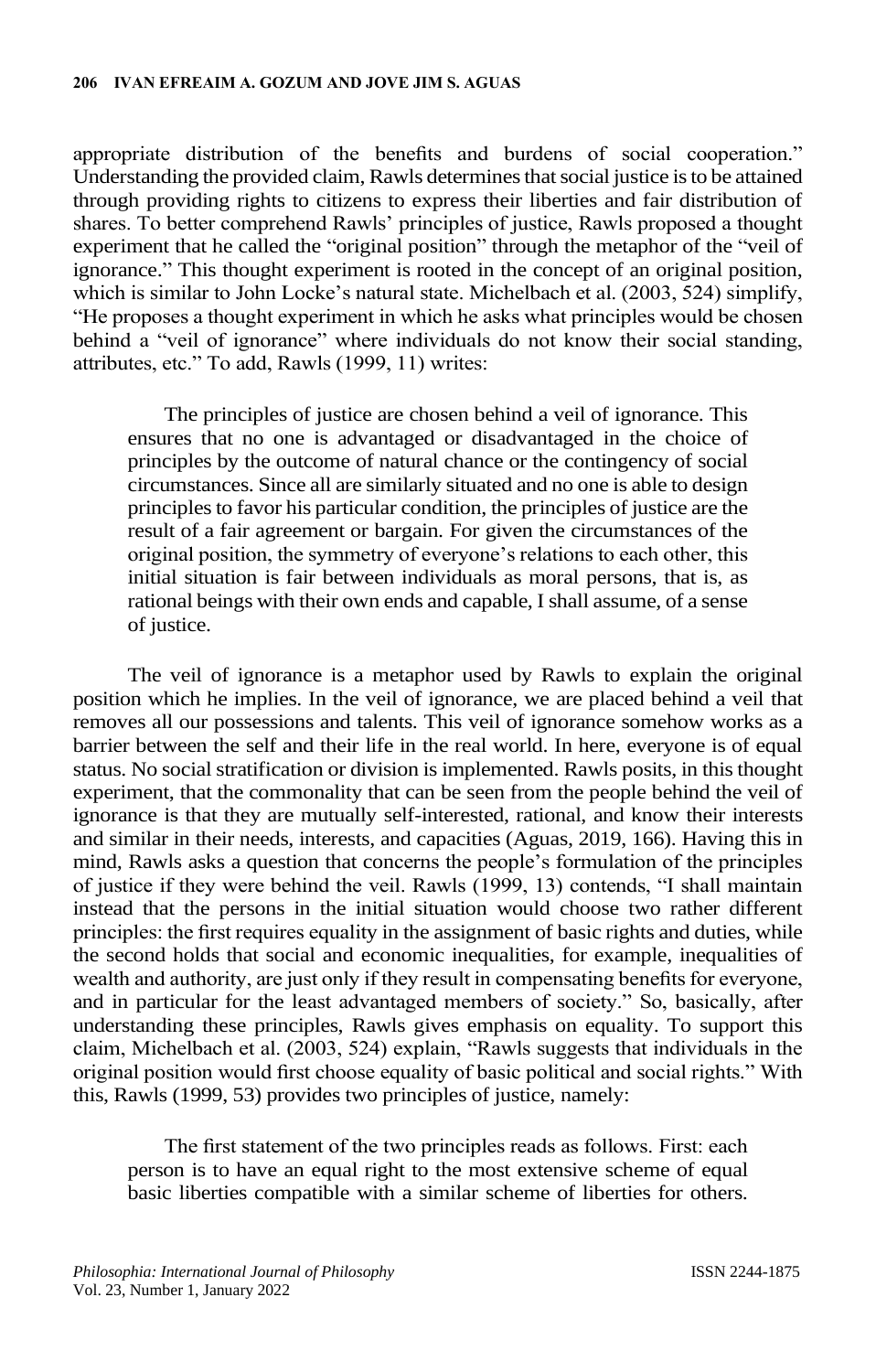Second: social and economic inequalities are to be arranged so that they are both (a) reasonably expected to be to everyone's advantage and (b) attached to positions and offices open to all.

### **Liberty Principle and Difference Principle**

The first principle of Rawls' theory is deemed as the liberty principle. In *Political Liberalism,* Rawls (1996, 5) writes, "Each person has an equal claim to a fully adequate scheme of equal basic rights and liberties, which scheme is compatible with the same scheme for all; and in this scheme, the equal political liberties, and only those liberties, are to be guaranteed their fair value." To explicate this, Freeman (2002, 44) writes:

The main idea of the first principle is that there are certain basic rights and freedoms of the person that are more important than others and that are needed to characterize the moral ideal of free and equal persons. With the first principle, Rawls aims first to define a democratic ideal of free citizens who have equal civic status with powers to fairly and effectively influence legislation and take part in public political life.

In this principle, all persons, who are free and equal, are given basic rights and freedoms that are to be used in society. These rights or liberties are given equally to everyone. No person can remove these rights from citizens since they are entitled to these liberties. Aguas (2019, 167) adds, "The first principle, called the liberty principle, means that people in the original position would expect each person participating in a practice or affected by it to have an equal right to the greatest amount of liberty that is compatible with a like liberty to all." What are these liberties? Rawls (1999, 53) states:

Important among these are political liberty (the right to vote and to hold public office) and freedom of speech and assembly; liberty of conscience and freedom of thought; freedom of the person, which includes freedom from psychological oppression and physical assault and dismemberment (integrity of the person); the right to hold personal property and freedom from arbitrary arrest and seizure as defined by the concept of the rule of law.

These liberties, as Rawls explicates, are higher than other liberties. This is why he suggested that these are basic and should be given equally. The abovementioned liberties are considered morally protected rights. They are to be protected because it established fair equality of opportunity in terms of basic fundamental rights. Also, Rawls suggests that these basic liberties are to be protected and given by the states unless they commit serious crimes because "…it is because the basic liberties (and justice as fairness as a whole) are based in a moral ideal of persons as free and equal self-governing agents who have an essential interest in maintaining their freedom, equality, and independence" (Freeman 2002, 51).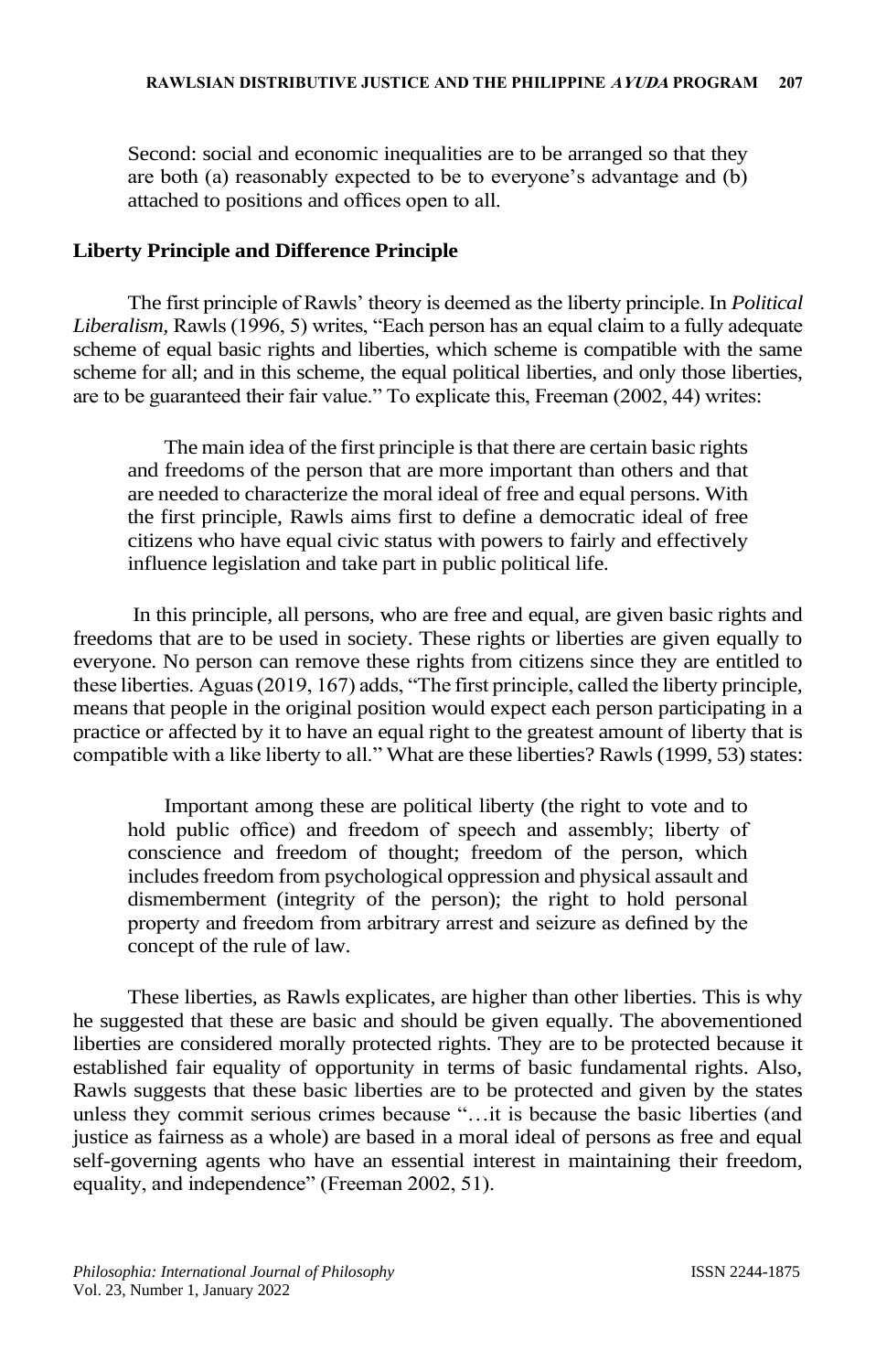After knowing the liberty principle, let us now look at Rawls' difference principle. To understand this principle, Rawls (1999, 53) contextualizes:

The second principle applies, in the first approximation, to the distribution of income and wealth and to the design of organizations that make use of differences in authority and responsibility. While the distribution of wealth and income need not be equal, it must be to everyone's advantage, and at the same time, positions of authority and responsibility must be accessible to all.

Rawls formulated the difference principle to show that amidst inequalities in society, there can be a way to promote fair equality of opportunity. Rawls (1999, 266) adds, "Social and economic inequalities are to be arranged so that they are both: (a) to the greatest benefit of the least advantaged, consistent with the just savings principle, and (b) attached to offices and positions open to all under conditions of fair equality of opportunity."

Van Parijs (2003, 200) explains, "The core of the principle is a simple and appealing idea: that social and economic inequalities should be evaluated in terms of how well off they leave the worst off." This explication tells us that Rawls' idea of the difference principle allows inequalities as long as the society is in a situation in which the least advantaged can still get certain benefits. This idea presents to us that the state should provide fair equality of opportunity to those who are in need. Aguas (2019, 167) further simplifies, "In the first articulation of the second principle, while the distribution of wealth and income must not be equal, it must be to everyone's advantage, and at the same time, positions of authority and responsibility must be accessible to all." Furthermore, in the difference principle, distribution of wealth and income must be aligned or consistent to both basic liberties and equal opportunities. Van Parijs (2003, 204) adds, "In other words, all that is needed to justify an inequality, however large, is some improvement, however tiny, for the worse off, relative to the conceivably very depressed counterfactual situation of total equality between the expectations of the more fortunate and the less fortunate."

Even though Rawls recognizes inequality, his difference principle does not promote such. Instead, the difference principle only allows the society to experience such inequalities if it can be for *everyone's advantage*. 7 It is true that social stratifications and other forms of inequality are hard to abolish. However, Rawls proposes that it is the duty of the state to form a social institution in which one can work out these inequalities to make the structure of the society advantageous to everyone. The difference principle is an avenue to give fair equality of opportunities even though the situation does not seem to exhibit one.

Who are the least advantaged? Rawls explains that the least advantaged are those who cannot fully claim that they experience or possess the basic primary goods of society. What are these basic primary goods? Rawls (2001, 58-59) enumerates:

(i) The basic rights and liberties: freedom of thought and liberty of conscience, and the rest. These rights and liberties are essential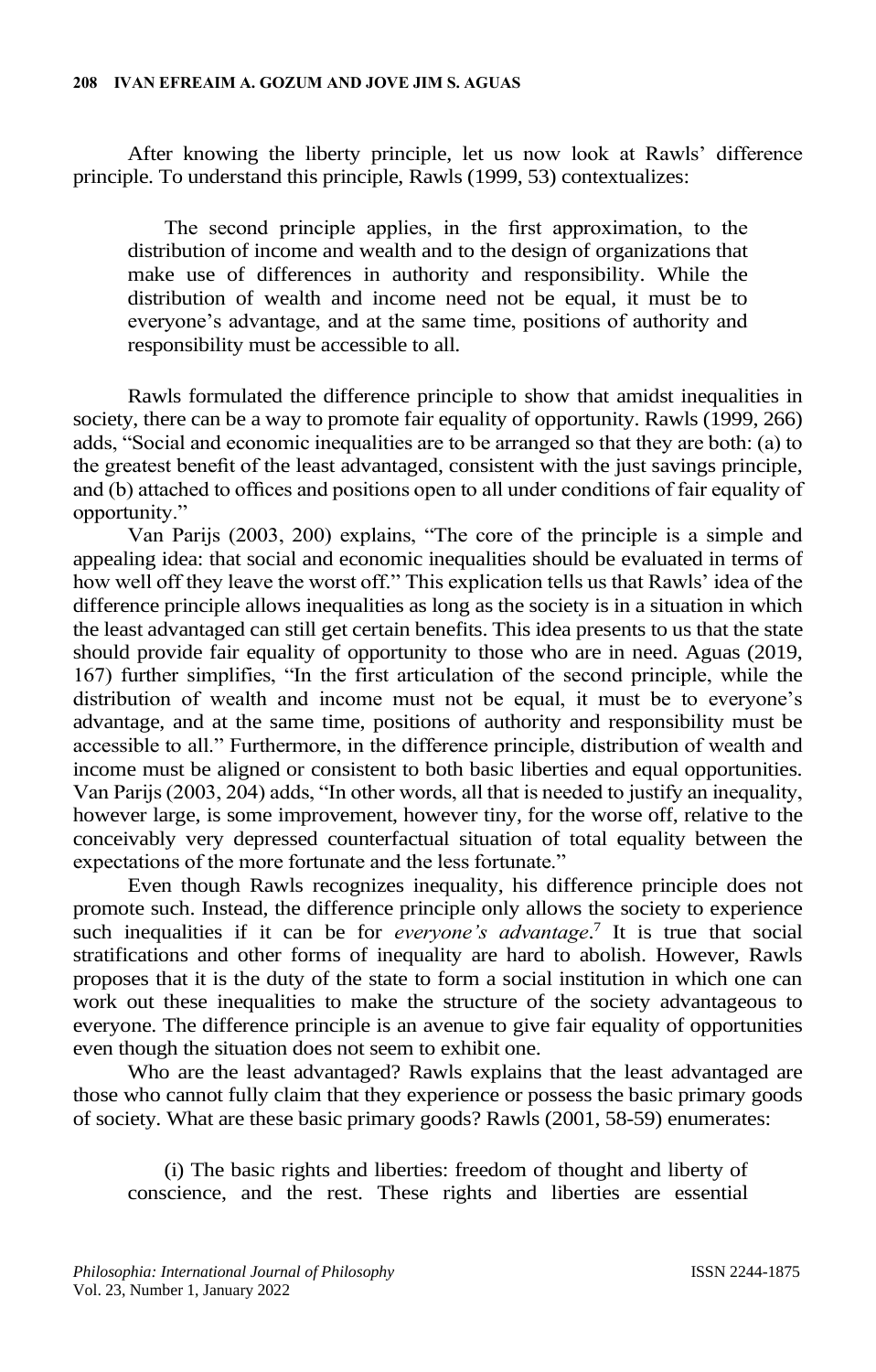institutional conditions required for the adequate development and full and informed exercise of the two moral powers (in the two fundamental cases). (ii) Freedom of movement and free choice of occupation against a background of diverse opportunities, which opportunities allow the pursuit of a variety of ends and give effect to decisions to revise and alter them. (iii) Powers and prerogatives of offices and positions of authority and responsibility.) Income and wealth, understood as all-purpose means (having an exchange value) generally needed to achieve a wide range of ends whatever - (v) The social bases of self-respect, understood as those aspects of basic institutions normally essential if citizens are to have a lively sense of their worth as persons and to be able to advance their ends with self-confidence.

To simplify this, Weatherford (1983, 65) explains, "The first step would have to be to identify those who are, vaguely, less well off, as determined by "the relevant measures based on social primary goods." This step is necessary because it is (at least theoretically) possible that one could spring from relatively poor origins, have modest natural endowments and worse than average luck, and still, through diligent and earnest labor (or through illegal means?) work one's way up above the level of wellbeing of the average citizen." Weatherford explained that this step is crucial to Rawls precisely because it is an avenue for the state to identify the ones to be assisted. Rawls (1999, 84) adds:

Now it seems impossible to avoid a certain arbitrariness in actually identifying the least favored group. One possibility is to choose a particular social position, say that of the unskilled worker, and then to count as the least favored all those with approximately the income and wealth of those in this position, or less. Another criterion is one in terms of relative income and wealth with no reference to social positions. For example, all persons with less than half of the median may be regarded as the least advantaged segment. This criterion depends only on the lower half of the distribution and has the merit of focusing attention on the social distance between those who have the least and the average citizen.

Thus, determining who are the least advantaged is a big consideration in in promoting fairness.

## **RAWLSIAN DISTRIBUTIVE JUSTICE AND THE ALLOCATION OF**  *AYUDAS*

The economic difficulties brought about by the COVID-19 pandemic left many Filipinos in a difficult situation. The pandemic gave the people a reality check and presented these difficulties in the health and economic sectors. De Castro et al. (2020, 2) state: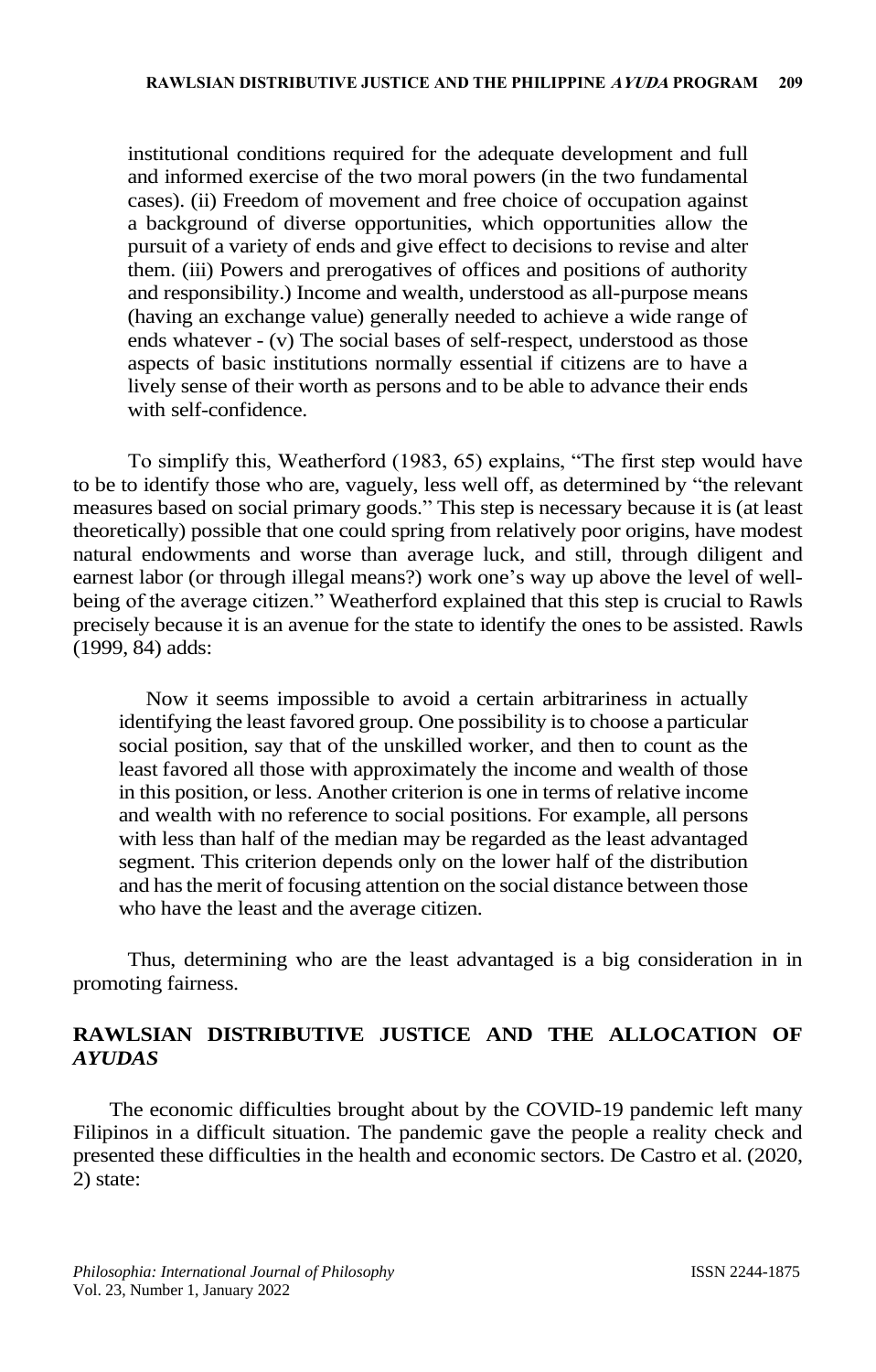The COVID-19 pandemic has caught a lot of people, governments, and health agencies by surprise. Health authorities throughout the world have been aware for some time that contagious viruses could strike anytime and had prepared contingency measures before SARS-CoV-2 manifested its effects. But even the best-prepared authorities have been stunned by the speed and ease with which the infections have been transmitted among individuals and across national boundaries.

A pandemic like the COVID-19 can happen anytime and make even the most powerful nations stumble. It is no surprise that the Philippines is struggling to cope with the pandemic. The Philippine economy is trying to recover what was lost due to the pandemic. This economic decline during these trying times somehow portrays what a failure of the Malthusian theory of demand and supply (See Eltis, 1980) is. The lockdown demonstrated low demands in the economy. As the Malthusian theory explains, there is insufficient demand due to the lockdowns on manufacturing establishments, banks, malls, schools, etc. Also, since people are staying at their homes, workers are not allowed to go out of their homes, resulting in no income from the transportation sector. These situations resulted in an economic imbalance. Several experts have already provided their expectations of the economic inequality during the pandemic (Tantuco, 2020). An increase in the poverty rate is expected because many people lost their jobs, and businesses were forced to close. This increase in poverty is just one of the effects that the pandemic has had since the implementation of the ECQ. To mitigate the possible increase in the poverty rate, these workers and other members of the society must be aided by the state since it creates a domino effect that impacts their families and the businesses who incur income through the said members of the society.

The Department of the Interior and Local Government (DILG) and Department of Social Welfare and Development (DSWD) states that financial assistance must be given to the affected low-income families throughout the ECQ wherein the local government officials, from mayors to barangay captains, are the one in charge of distribution (Department of the Interior and Local Government, 2021). Throughout the ECQ and until now, many Filipinos who lost their jobs have heavily relied on their savings. This is why the SAP or *ayuda* program has been relevant to the affected individuals. The government must be responsible for distributing these financial aids properly since the people, especially the poor, rely on the supposed support. However, this is not well implemented. People, from the middle to lower classes, complained that they could not receive the said *ayudas* (Tribune Admin, 2020). A report stated that the first tranche of the Social Amelioration Program (SAP) worth P93.276 billion was in the hands of local government officials since April 3 (Department of Social and Welfare Development, 2020). However, news reporters reported that "…only P59 billion has been distributed amid complaints that the financial rescue is not being given to those who are in real need… Failure of the LGU to complete the distribution of the financial relief and the misuse of the funds, in which some are complaining are being distributed based on political instead of economic considerations, would be a recipe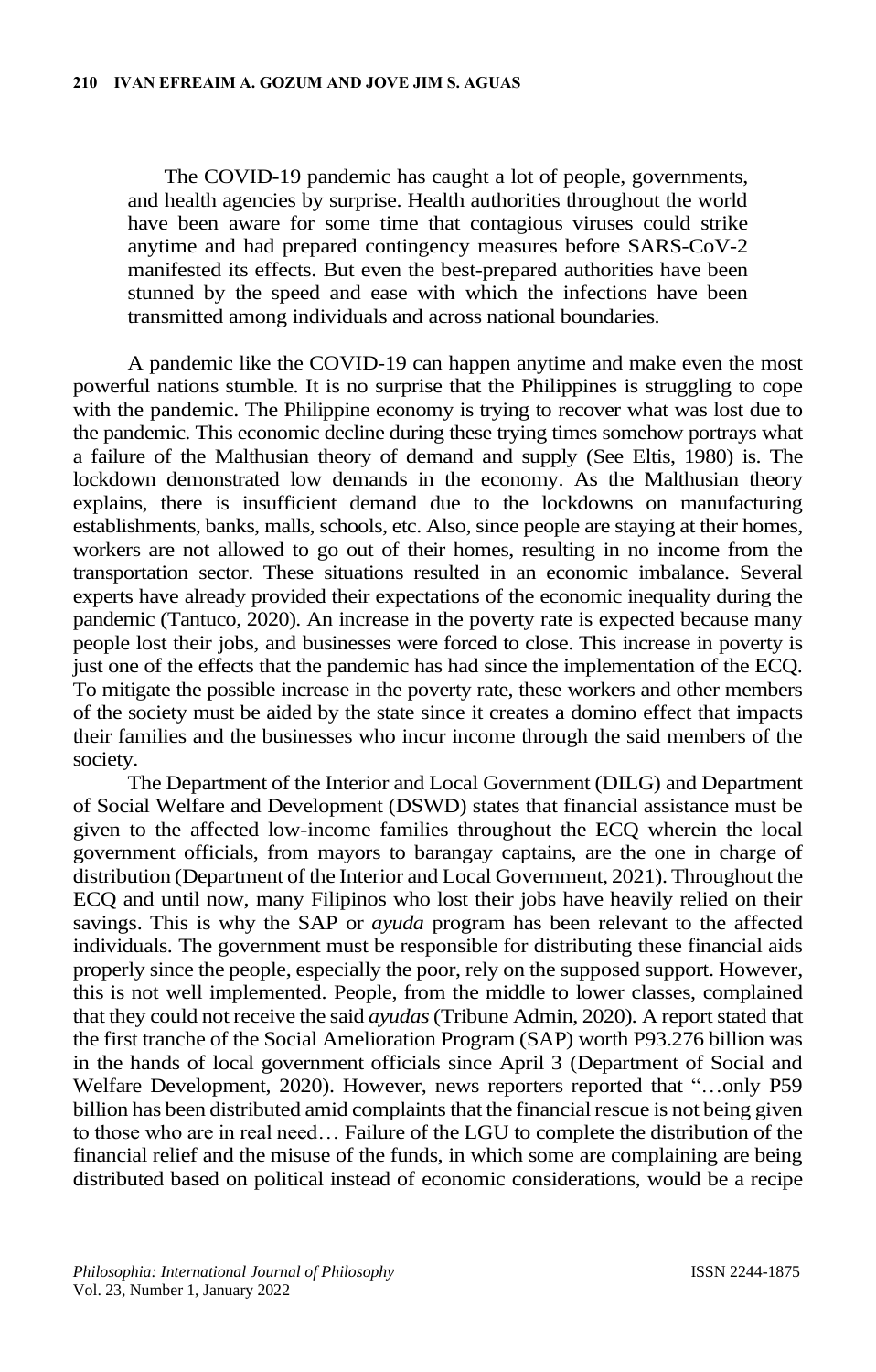for unrest which would be a bigger problem than the impact of the virus" (Tribune Admin, 2020). Also, many people from different regions claimed that corruption and favoritism are evident in *ayuda* distribution which is why many citizens do not receive financial assistance (Chavez, 2021).

With these complaints, how can the Philippine government allocate *ayuda* or implement the ayuda program? The task of just distribution seems complicated since the Philippine government has had corrupt officials for a long time. The problem of corruption in the Philippine government results from poor governance, which involves weak accountability, and a lack of transparency and citizen participation (Naher et al., 2020). Until now, and even during a pandemic, Filipinos complain that the Philippine government has been corrupt in managing resources (Baclig, 2021).

Rawls' notions of the original position and veil of ignorance can hardly be applied to this situation. Rawls' theory of justice is based on a thought experiment wherein he offers a workable method for solving problems of social morality. His theory attempts to maximize the lot of those minimally advantaged. The theory's ideal or most fundamental idea is a society with a fair system of cooperation among free and equal citizens. Moreover, Rawls claims that this ideal, with its component ideals of fairness, freedom, and equality, is implicit in the public political culture of a democratic society. As mentioned, the political and social condition in the Philippines is far from ideal. In the midst of the pandemic, it is not the time to think about the original position, and definitely, the veil of ignorance is out of the question. While justice as fairness tries to formulate principles of justice whose realization in social institutions would make this ideal of a fair society to all its citizens, who are free and equal, we can only dream of this reality. Still, it is not wrong to dream even in the midst of a pandemic.

However, perhaps there is something in the theory of Rawls that we can use or apply to the present situation. In order to respond to this recurring problem, it is proposed Rawls's distributive justice as a guide in allocating limited resources fairly. The difference principle can be applied in our present situation to show that amidst inequalities in society, there can be a way to promote fair equality of opportunity, especially in the distribution of *ayuda*. As mentioned, Rawls stresses that social and economic inequalities are to be arranged so that the greatest benefit goes to the least advantaged. Rawls promotes a society wherein the least advantaged will access the government's help. The government can give *ayuda* fairly if they identify and prioritize the least advantaged. Who are the least advantaged?

It is essential to identify the least advantaged because they have the right to receive the primary goods of society. Rawls (2001, 60) explains, "Primary goods, then, are what free and equal persons (as specified by the political conception) need as citizens." The primary goods must be accessible to everyone since this makes justice as fairness. Rawls (2001, 61) adds, "Our thought is not that primary goods are fair to conceptions of the good associated with comprehensive doctrines by striking a fair balance between them. Rather, primary goods are fair to free and equal citizens: these goods enable them to advance their permissible conceptions of the good (those the pursuit of which are compatible with justice)." Thus, if the citizens can access the basic primary goods of society, we can achieve a sense of fairness. Also, the least advantaged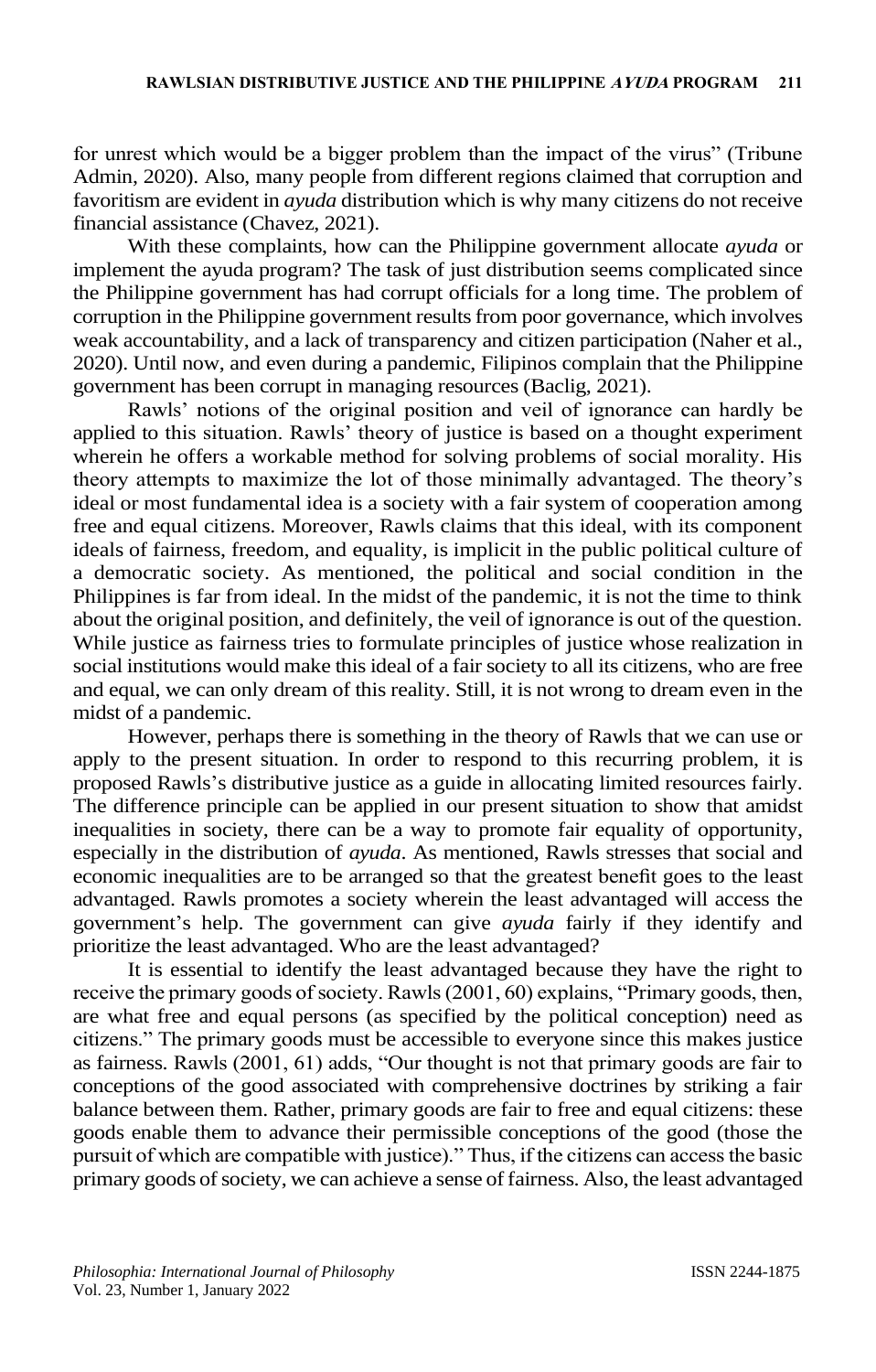have the right to receive the basic primary goods of the society because the state must provide resources to the needy. Freeman (2002, 87) states, "A society has an ongoing duty to fairly distribute income and wealth among people engaged in social and economic cooperation, without regard to whether they are poor or not."

Having said this, the least advantaged are the ones who are experiencing the basic primary goods the least. The least advantaged are the poor and ordinary workers or ordinary citizens, the not influential, who are the ones who are most affected financially during the pandemic. They are the ones who lost their jobs because of company closure, workers who have no salary because of the no-work, no-pay scheme, unemployed citizens, owners of small businesses, private school teachers whose workplace closed, the agricultural sector, flight attendants, Overseas Filipino Workers (OFWs), workers of manufacturing establishments, jeepney and tricycle drivers, and real estate renting owners (See Technical Education and Skills Development Authority, 2020).<sup>8</sup> These are the people who are not experiencing the basic primary goods. Hence, they are the least advantaged during the pandemic. They are the ones whom the government should prioritize in *ayuda* distribution.

Nevertheless, the *ayuda* program is an example of the state's duty to help the marginalized sector of the country, especially in times of crisis. If the government adequately implements this program, they align with Rawls' idea of distributive justice wherein the state prioritizes the well-being of the least well-off (Rawls, 2001). Moreover, during a situation in which there are limited resources, the state should prioritize the unemployed, poorest of the poor, and middle-class workers who stopped working (given that they are in a no-work, no-pay scheme) to allocate fairly. Moreover, the state must include the members of the indigenous group since some of them also do not experience basic liberties.

Rawls' theory of justice may not be perfect, and as Rawls assumed, it is applicable in a genuinely democratic society. However, its principles, especially its admonition to prioritize the least advantage, can serve as a guide for any government during a pandemic. Through this, distributive justice plays its role in times of pandemics. The ECQ imposed, because of the COVID-19 pandemic, indeed affected the lives of the people on many levels. From an economic standpoint, these lockdowns affected those who did not have full access to the basic primary goods. Rawlsian distributive justice promotes distributing aids or *ayudas* based on prioritizing the least advantaged. This is more expedient, especially because there are scarce resources; the allocation of these goods must prioritize those who are in need. The state, through the government, must always consider the welfare of the least advantaged to attain a society that manifests justice as fairness truly.

The injustice on *ayuda* distribution is just the tip of the iceberg regarding the social inequalities that Filipinos experienced during the pandemic. Some people do not have access even to online education and the health care system. These problems show how a large number of Filipinos are least advantaged. The ECQ, during the early stage of the pandemic, brought about human rights risks to different individuals (See Cepeda, 2020). Unfortunately, during a crisis like this pandemic, it is always those in the margins who are severely affected. The pandemic has brought to the fore inequality in society, especially in the Philippines. Those in power, influential and well-off are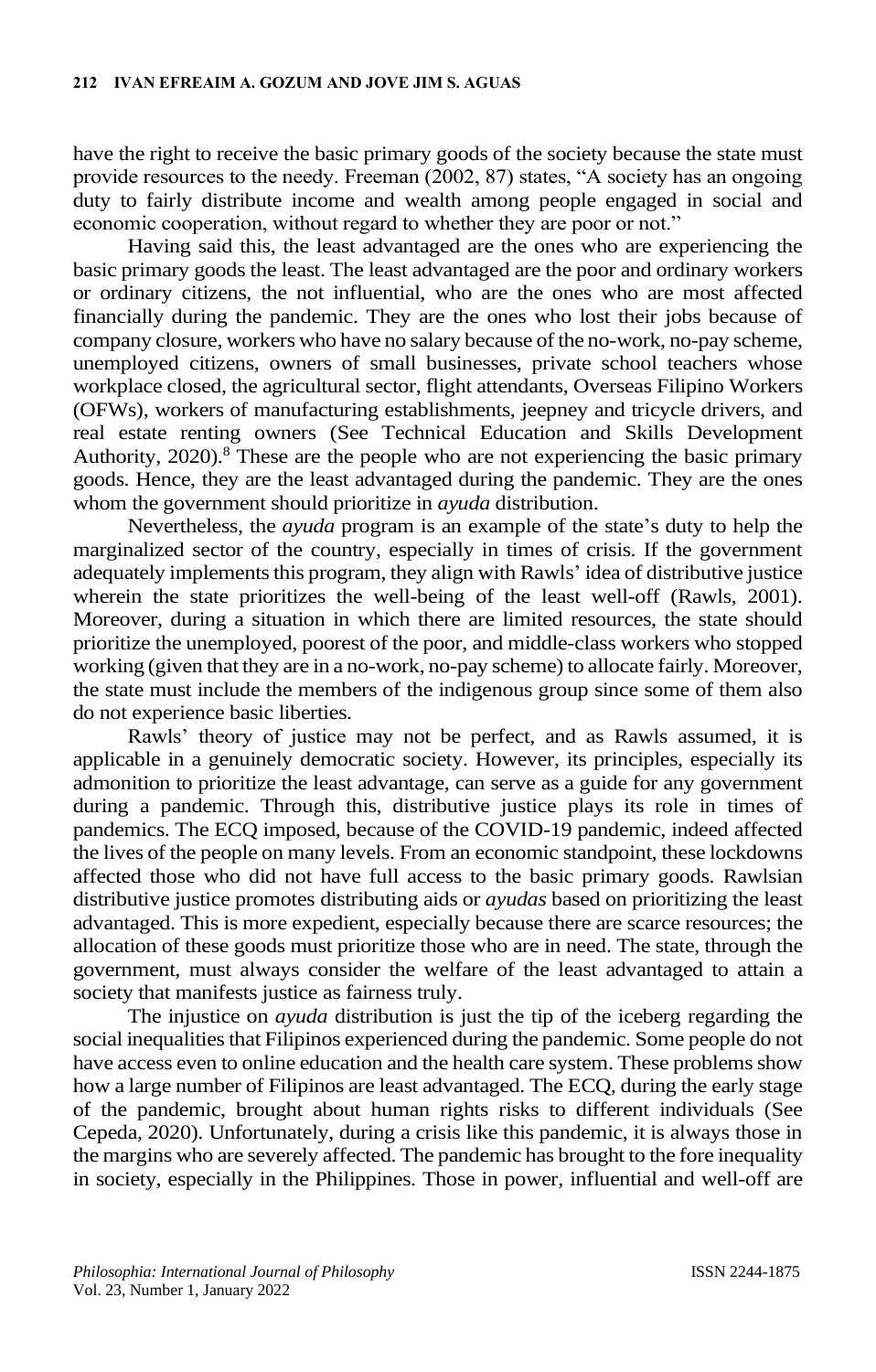the ones who not only survive but gain more out of the situation. The pandemic is a big challenge, but if people cooperate and have a sense of solidarity, this challenge can be overcome. Hence, apart from Rawls' theory of justice, the Filipinos ought to practice solidarity during the pandemic. Through solidarity, a shared responsibility among different social groups is needed to get through this pandemic. Thus, through being responsible with one another, we can help others amid social inequalities.

#### **CONCLUSION**

The *ayuda* program was the Philippine government's response to the economic difficulty of the people during the early stage of the pandemic. However, complaints about its unfair implementation abound due mainly to corruption and favoritism regarding distribution. Needless to say, many factors affected the *ayuda* program's implementation and contributed to its poor or unfair implementation. Admittedly, Rawls' theory of distributive justice, especially the difference principle, is just one of the theories that can be applied in this situation to serve as a kind of foundation in implementing the program. This paper maintains that to address the issue of unfair distribution *ayuda* Rawlsian distributive justice can serve as a guide in knowing whom to prioritize in implementing the program. Rawlsian distributive justice prioritizes the well-being of the least advantaged and promotes fairness in society. The least advantaged are the ones with the lowest expectations for/ access to "primary goods" = "what free and equal persons need as citizens." Thus, through the government, the state must promote the well-being of these people – the poor and marginalized, the ordinary workers and unemployed, the public transportation drivers, and informal settlers, by identifying and prioritizing them. While social justice does not favor anyone, social and economic inequalities cannot be avoided; thus, it is required that we prioritize those who are in the peripheries. The well-being of the marginalized, those who are at the bottom of the social and economic ladder, must be the priority, especially during a crisis like this pandemic.

#### **NOTES**

1. "Duque said the patient is a 38-year-old woman who traveled to the Philippines from Wuhan, China, via Hong Kong on January 21. She is currently in a government hospital, where she was admitted on January 25, but was no longer showing symptoms" (Paris, 2020). After reporting the first COVID-19 case, DOH started reminding the people to wear face masks, proper hygiene, constant washing of hands, and proper coughing. These precautionary measures were suggested and implemented later on to prevent the virus scare brought about by COVID-19.

2. "President Rodrigo Duterte …. said he was not inclined to order a ban on tourist traffic from China, but was willing to repatriate Filipinos in China who want to come home amid an outbreak thereof a new coronavirus that had already killed more than 130 Chinese and sickened nearly 6,000 others. Mr. Duterte was asked what he thought of suggestions for a travel ban. He said he would not support any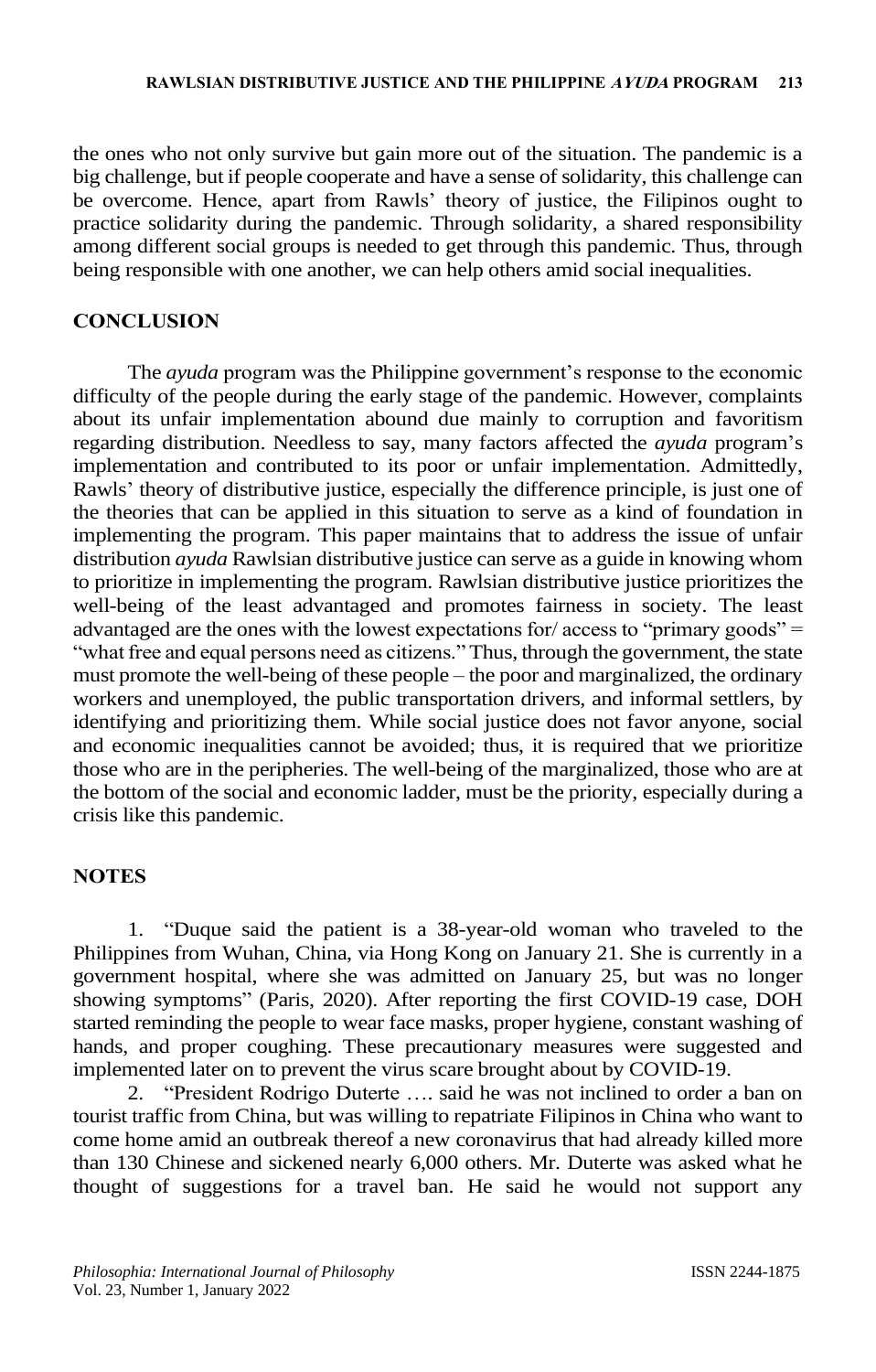recommendation for a travel ban, as it would be unfair" (The Inquirer Staff, 2020). This decision has been one of the most talked-about issues in the country since the confirmed cases of the novel coronavirus increased weeks after the first case.

3. "Many Filipinos, especially in Metro Manila, are hoarding alcohol, toilet paper, and other supplies from supermarkets following the surge of confirmed cases of the novel Coronavirus in the country…These posts prompted a number of public figures to warn their followers against the consequences of such activities in times of crisis…Supreme Court Associate Justice Marvic Leonen also expressed the same sentiment on Twitter, saying that this behavior during difficult times is 'unethical.' 'Hoarding during times of crisis is unethical. It is a practice that privileges those who can afford callously depriving those whose resources only allow them to survive on daily minimum wages the nourishment and protection for their own families,' Leonen said." (Madarang, 2020). The article stated how hoarding has resulted in a shortage of supplies during the early stages of the pandemic.

4. The readers may look at this news report by Rivasto see how the Philippines is performing economically during the pandemic.

5. "The jobless rate climbed to a "record-high" of 17.7 percent at the height of the COVID-19 lockdown in April, the government reported Friday. Citing the preliminary results of the Philippine Statistics Authority's (PSA) labor force survey (LFS), National Statistician Claire Dennis Mapa told a press conference that 7.3 million Filipinos were unemployed last April, up from 2.3 million a year ago and 2.4 million a quarter ago" (de Vera, 2020). This article showed the decline in the employment rate of the country. The report also traced that the lockdown heavily influenced the said decline.

6. The word 'relatively' is used because even though the employment rate is improving compared to the April 2020 report, the rate is still lower in comparison with the previous year's report.

7. Emphasis is on "everyone's advantage" to stress that Rawls' idea explains that inequalities are not to be tolerated if they will not be advantageous to everyone.

8. "The entire island of Luzon has been on enhanced community quarantine (ECQ) since March 15, 2020, and will be until April 30, 2020. The initial estimate of NEDA on economic losses on a 1-month ECQ of Luzon is a cumulative loss of PHP428.7 to PHP1,355.6 billion in gross value added (in current prices), equivalent to 2.1% to 6.6% of nominal GDP in 2020. But for a 45-day ECQ, the amount of losses is estimated to be roughly PHP1.1 trillion, or equivalent to 5.6% of GDP. The Philippine Institute for Development Studies (PIDS) estimates the Philippine economy may lose between 276.3 billion (best case) and PHP 2.5 trillion (worst case) due to COVID-19. With the ECQ extended, though a modified one, in Metro Manila, Laguna, and Cebu City, from May 16 to 31, it is anticipated that more losses will be incurred. As to employment, the ADB estimates total employment to be reduced from -0.82% up to - 1.69%. NEDA estimates employment losses to be at 116,000- 1,800,000" (Technical Education and Skills Development Authority, 2020). The readers may check on this report to have an insight into the Philippine economic situation regarding the effect of the pandemic.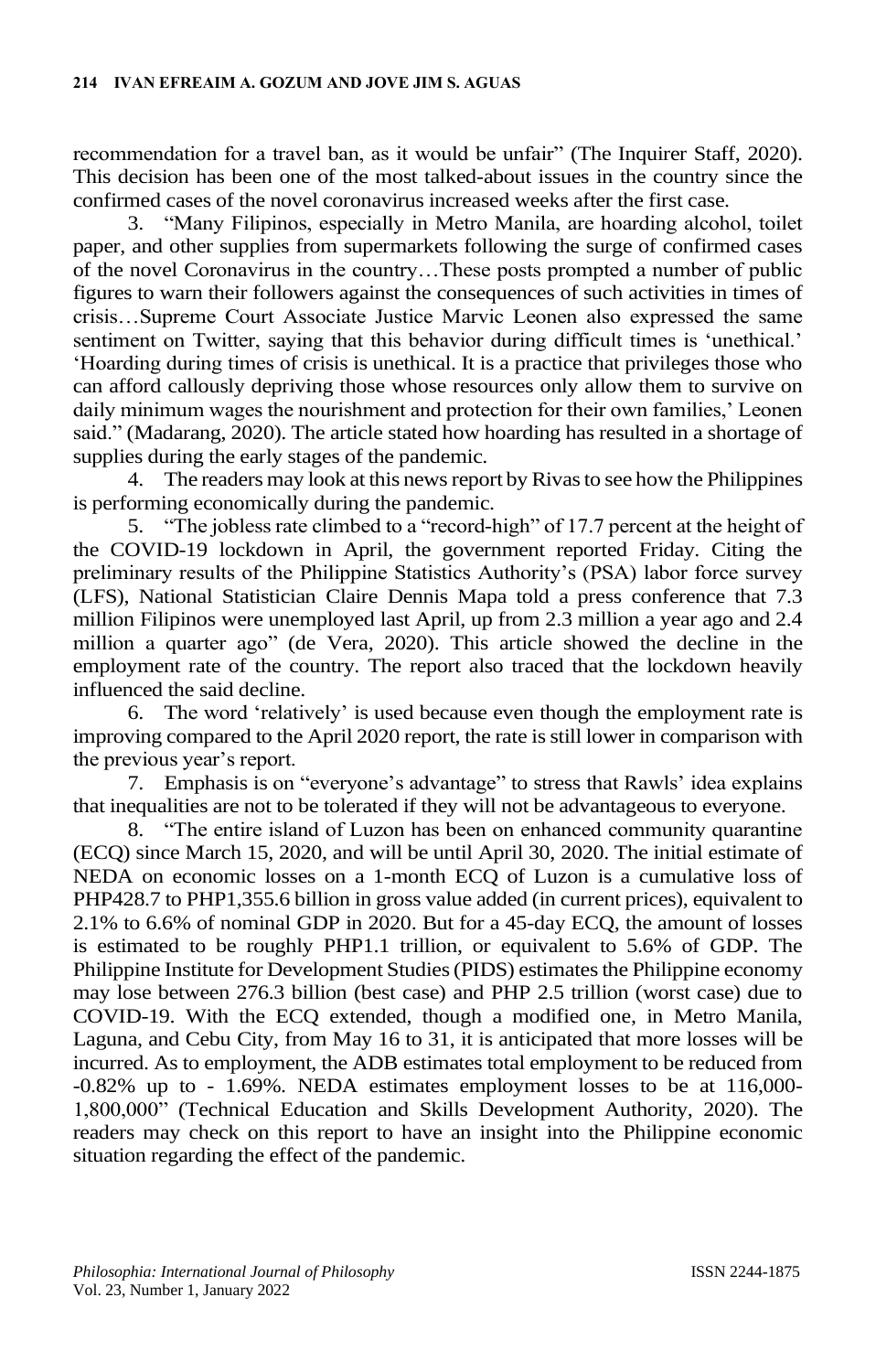### **REFERENCES**

- Aguas, Jove Jim S. 2019*. The good and happy life: An introduction to ethical systems and theories.* Manila: University of Santo Publishing House.
- Baclig, Cristina Eloisa. 2021. Corruption scandals amid pandemic: When doctors shout for change. *Philippine Daily Inquirer*. https://newsinfo.inquirer.net/1502434/corruption-scandals-amid-pandemicwhen-doctors-shout-for-change. Accessed: December 8, 2021.
- Castro, Leonardo. D., Lopez, Alexander. A., Hamoy, Geohari., Alba, Kriedge. C., & Gundayao, Joshua. C. 2020. *A fair allocation approach to the ethics of scarce resources in the context of a pandemic: The need to prioritize the worst-off in the Philippines*. Wiley Online Library. 1-20. https://doi.org/10.1111/dewb.12293.
- Cepeda, Cody. 2020. The human rights risks of ECQ. *Philippine Daily Inquirer*. https://newsinfo.inquirer.net/1271349/the-human-rights-risks-of-ecq. Accessed: December 9, 2021.
- Chavez, Chito. 2021. Corruption? Favoritism? DILG urges public to file complaints on cash assistance distribution. *Manila Bulletin*. https://mb.com.ph/2021/04/08/corruption-favoritism-dilg-urges-public-to-filecomplaints-on-cash-assistance-distribution/. Accessed: December 10, 2021.
- Department of Health. n.d.. *Update on the Novel Coronavirus Disease (COVID-19).*  https://www.doh.gov.ph/2019-nCoV. Accessed: January 17, 2022.
- Department of Social Welfare and Development. 2020. *DSWD Social Amelioration Program/Emergency Subsidy Program* (As of August 2020). https://transparency.dswd.gov.ph/wp-content/uploads/2020/09/DSWD-SAP-ESP-Beneficiaries-2020.pdf. Accessed: January 17, 2022.
- Department of the Interior and Local Government. 2021. *DILG, DSWD issue guidelines on the distribution of ayuda to 22.9M individuals in NCR Plus*. https://www.dilg.gov.ph/news/DILG-DSWD-issue-guidelines-on-thedistribution-of-ayuda-to-229M-individuals-in-NCR-Plus/NC-2021-1063. Accessed: December 10, 2021.
- de Vera, Ben. 2020. Amid ECQ, 'record-high' unemployment rate of 17.7% posted in April. *Philippine Daily Inquirer*. https://business.inquirer.net/299124/amidecq-record-high-unemployment-rate-of-17-7-posted-in-april. Accessed: October 28, 2020.
- Eltis, W. A. 1980. Malthus's theory of effective demand and growth*. Oxford Economic Papers*, Vol. 32, No. 1: 19-56. http://www.jstor.org/stable/2662615.
- Freeman, Samuel. 2002. *Rawls*. New York: Routledge.
- Lovett, Frank. 2011. *Rawls's A Theory of Justice*. London: Continuum International Publishing Group.
- Madarang, C. R. 2020. Metro Manila residents are panic buying amid COVID-19. Why they do it and why they shouldn't. *The Philippines Star*. https://interaksyon.philstar.com/rumor-cop/2020/03/12/164036/panic-buyingmetro-manila-covid-19/. Accessed: October 20, 2020.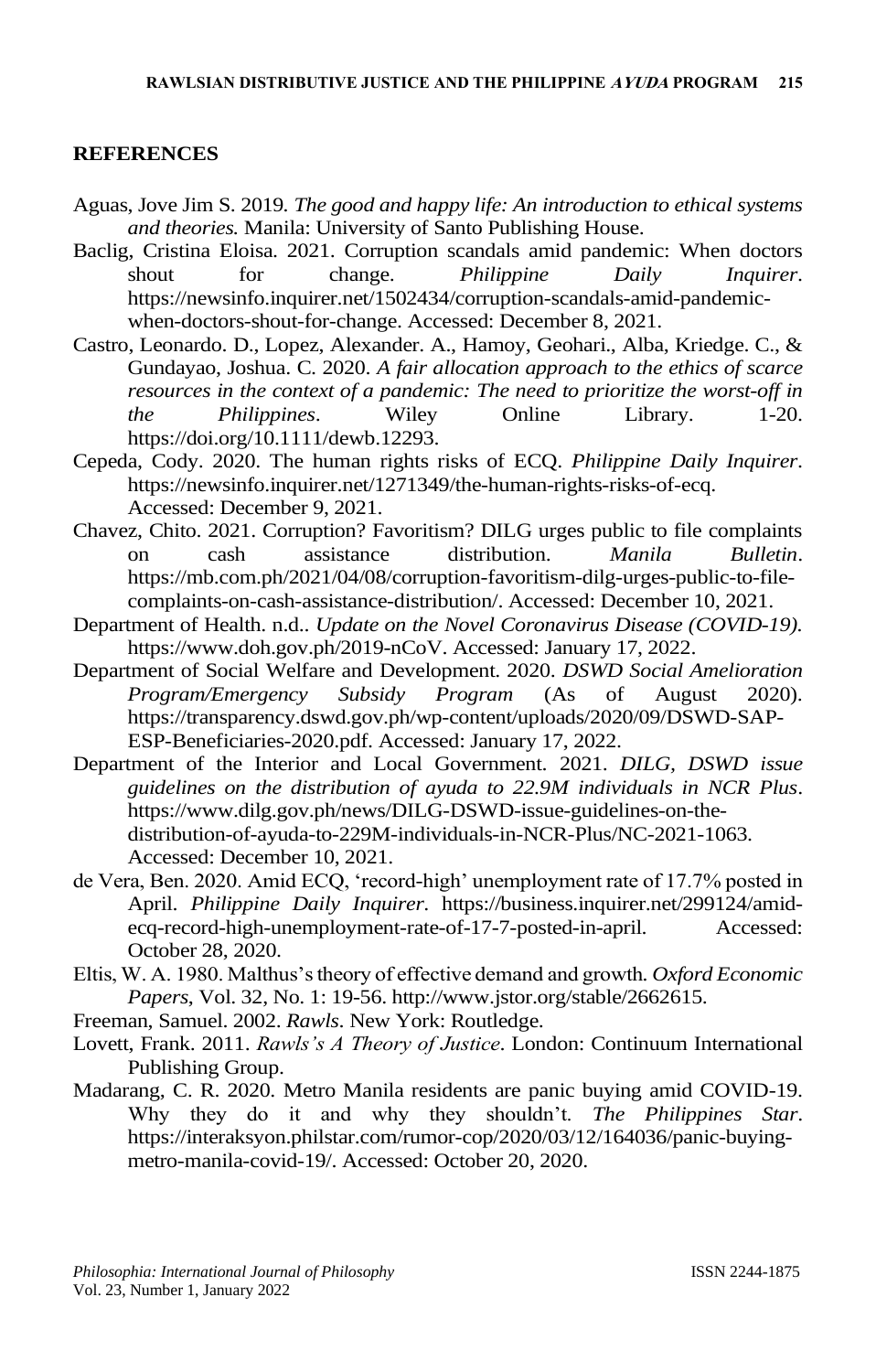- Michelbach, Philip A., John T. Scott, Richard E. Matland, and Brian H. Bornstein. 2003. Doing Rawls justice: An experimental study of income distribution norms. *American Journal of Political Science*. Vol. 47, No. 3: 523-539. https://doi.org/10.1111/1540-5907.00037.
- Naher, N., Hoque, R., Hassan, M. S., Balabanova, D., Adams, Alayn, & Ahmed, S. M. 2020. The influence of corruption and governance in the delivery of frontline health care services in the public sector: a scoping review of current and future prospects in low and middle-income countries of south and south-east Asia. *BMC Public Health*. 20, 880. https://doi.org/10.1186/s12889-020-08975-0.
- Ordinario, Cai. 2020. As jobless rates stay high, growth 'limping.' *Business Mirror*. https://businessmirror.com.ph/2020/09/04/as-jobless-rates-stay-high-growthlimping/. Accessed: October 28, 2020.
- Paris, Janella. 2020. Philippines confirms first case of novel Coronavirus. *Rappler*. https://www.rappler.com/nation/philippines-confirms-case-novel-coronavirus. Accessed: September 1, 2020.
- Petty, M., & Lema, K. 2020. Philippines' Duterte Announces 'Lockdown' of Manila to Fight Coronavirus. *US News.*  https://www.usnews.com/news/world/articles/2020-03-12/philippines-duterteannounces-lockdown-of-manila-to-fight-coronavirus. October 20, 2020.
- Ramos, C. M. 2020. DTI: 90,000 businesses remain closed amid pandemic. *Philippine Daily Inquirer*. https://business.inquirer.net/308391/dti-90000-businessesremain-closed-amid-pandemic. October 25, 2020.
- Rawls, John. 1996. *Political liberalism*. New York: Columbia University Press.
- Rawls, John. 1999. *A Theory of Justice: Revised Edition*. Cambridge, Massachusetts: The Belknap Press of Harvard University Press.
- Rawls, John. 2001. *Justice as Fairness: A Restatement*. Cambridge, Massachusetts: The Belknap Press of Harvard University Press.
- Rivas, Ralf. 2020. PH with most business closures, layoffs vs peers during pandemic – ADB. *Rappler.* https://www.rappler.com/business/adb-study-philippinesclosures-layoffs-peers-coronavirus-pandemic. Accessed: September 16, 2020.
- Scheffler, S. 2015. Distributive justice, the basic structure and the place of private law. *Oxford Journal of Legal Studies*. Volume 35, Issue 2: 1-23. https://doi.org/10.1093/ojls/gqu030
- Tantuco, Vernise. 2020. Expect increase in poverty as COVID-19 ushers in Duterte's 4th year. *Rappler*. https://www.rappler.com/newsbreak/iq/expect-increasepoverty-covid-19-ushers-duterte-4th-year. Accessed: October 20, 2020.
- Technical Education and Skills Development Authority. 2020. *COVID-19's Impact to the Philippine Economic Sectors: A TVET Response*. https://tesda.gov.ph/Uploads/File/TVET%20Brief%202020/TVET%20Brief% 20Issue%20no.%206\_COVID-19s%20-Impact-to-Economic-Sectors.pdf. Accessed: October 25, 2020.
- The Inquirer Staff. 2020. Duterte not keen on stopping tourist traffic from China. *Philippine Daily Inquirer*. https://globalnation.inquirer.net/184635/duterte-notkeen-on-stopping-tourist-traffic-from-china. Accessed: October 28, 2020.